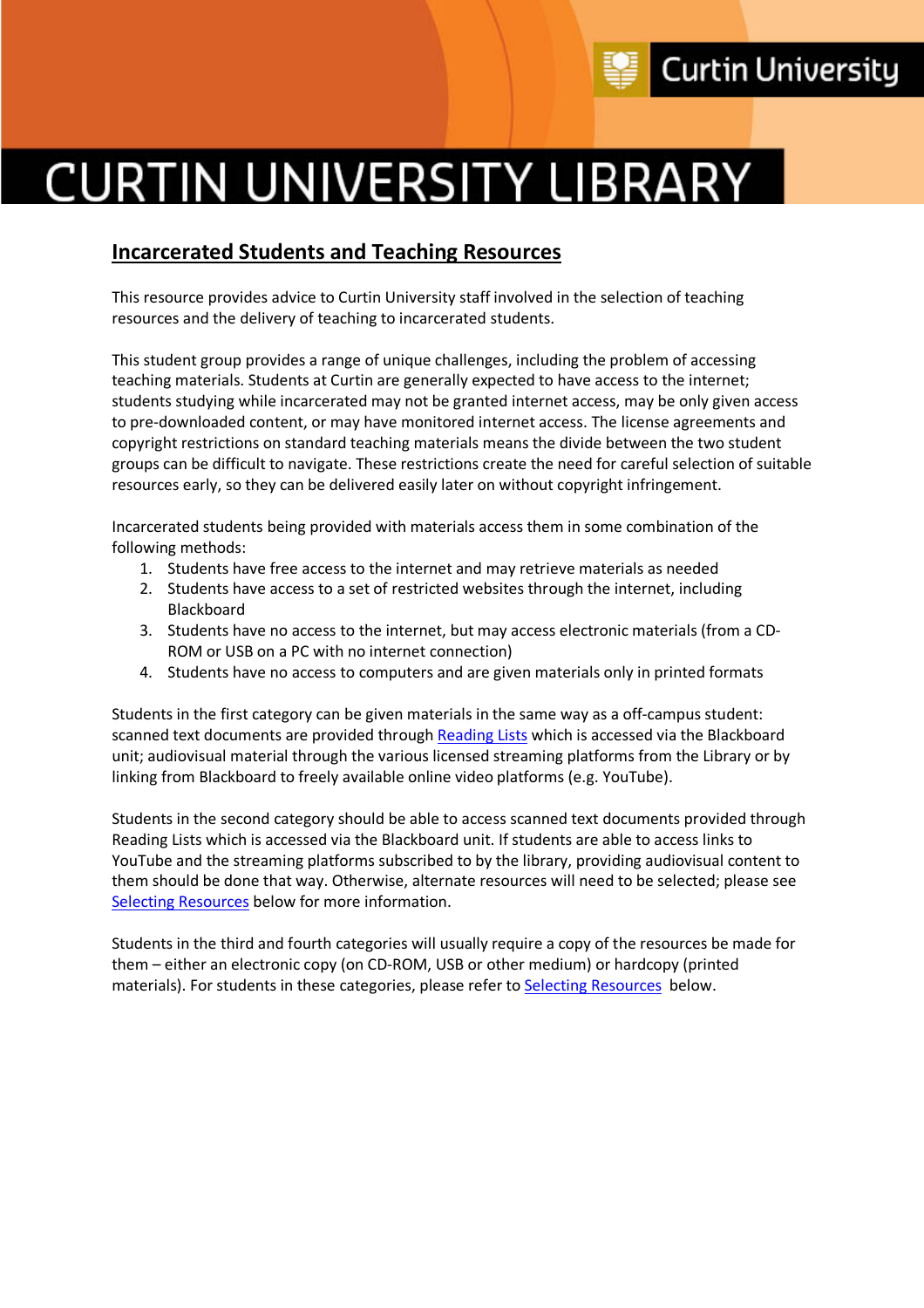# **Selecting Resources**

When teaching resources are downloaded and copied to another storage format or into a physical format for a student, this is referred to as an "**offline copy**" – the material that was initially accessed through the internet is now able to be accessed offline. Due to various contractual and licence agreements usually held between the Library and large content providers, Curtin staff are often explicitly prohibited from making offline copies. Therefore, it is important to source materials that are able to be copied offline so that staff are less likely to breach these agreements.

The easiest way to find materials suitable for offline copying is to ensure the material you are copying is openly licensed content. The next best way is to select from the list of library licensed resources that allow offline copying that is provided below.

There are also provisions outlined below for copying ephemeral materials and for seeking direct permission when offline copying is prohibited.

#### **Openly Licensed Material**

The easiest material to reuse is content that has been given a Creative Commons (CC) license. These licenses are applied when the creator wants to pre-approve a range of reuses – there are 6 different licenses, all of which will allow copying and reproduction to any format or medium for educational purposes. Finding material that has a CC license can sometimes take some effort, but the ease with which you can reuse the material usually offsets the time expenditure.

- 1. Open access journals and publishers will often be licensed with a CC license DOAJ (https://doaj.org/) maintains a list of open access journals useful for seeking open access journal articles.
- 2. A good place to start seeking images or music is the Creative Commons Search: https://oldsearch.creativecommons.org/
- 3. Videos can be found through YouTube videos that have a Creative Commons license by filtering for Feature: "Creative Commons". This tutorial video demonstrates this: https://www.youtube.com/watch?v=b7UZELEunow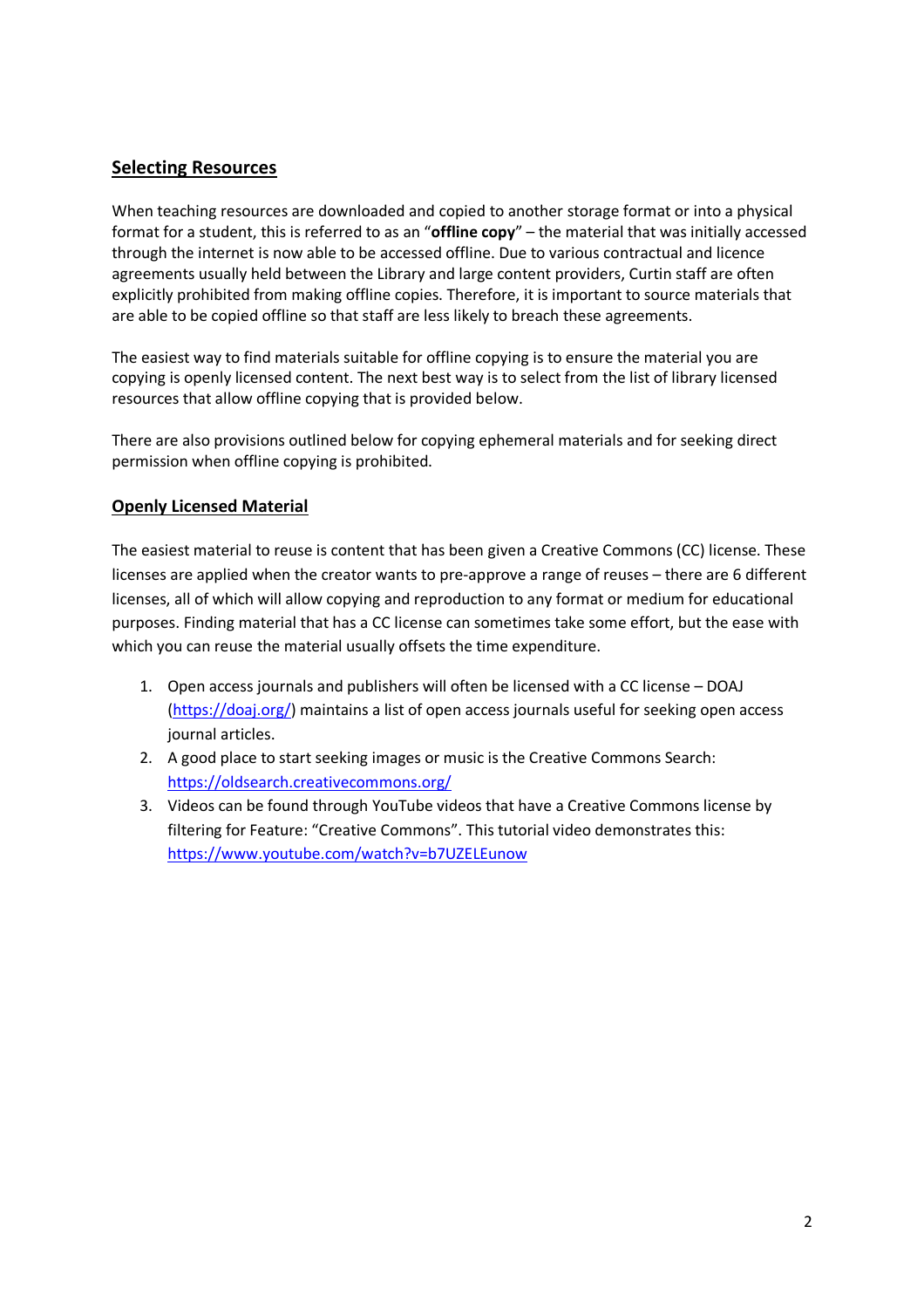#### **Select Library Licensed Resources**

Online resources provided by the Library are subject to contractual and licensing agreements – these licence agreements override the standard allowances provided by the University's Statutory License. Currently the contractual agreements from many content providers explicitly prohibit the offline copying of materials for students.

For students who have online access to library databases, links to any licensed resources can be added to a Reading List; please note - this does **not** mean these resources are permitted for offline copying.

Below is a list of the major multidisciplinary databases provided by the Library that **permit** making offline copies by Curtin staff for teaching purposes. This is not a comprehensive list and licence terms are subject to change, but is accurate as of February 2020.

Materials from the databases listed below can be downloaded to another medium or printed and provided to enrolled Curtin staff or students but must be related to a specific course of study and limited to copying reasonable or minimal amounts of the material (one article per journal issue and 10% of the words or one chapter of a book, whichever is greater) or limited as outlined in the Conditions.

If you need to reuse content from one of the discipline specific databases listed in the Databases A-Z list but not mentioned below, or any other licensed material, you must seek confirmation from the Copyright team if the material in that database allows offline copying.

It should be noted that two popular databases, ProQuest and EBSCOHost **do not** allow offline copies to be made.

| <b>Resource Name</b>          | <b>Conditions</b>                                                   |
|-------------------------------|---------------------------------------------------------------------|
| <b>Alexander Street Press</b> | May make limited numbers of print or electronic copies of text      |
|                               | portions only                                                       |
| <b>Annual Reviews</b>         | May send one copy by email, print or fax to one person at another   |
|                               | location for their personal use                                     |
| <b>Emerald</b>                | May make print or electronic copies as long as use is for the       |
|                               | purpose of instruction. Copies must include the following           |
|                               | acknowledgement:                                                    |
|                               | Title and author of extract                                         |
|                               | Identify Emerald as copyright owner                                 |
| <b>Factiva</b>                | May distribute individual articles on an occasional and infrequent  |
|                               | basis only. Must attribute the author or provider of the article.   |
| <b>Informit</b>               | May provide a single print or digital copy to a Curtin staff or     |
|                               | students                                                            |
| Nature Publishing Group       | Teaching staff only may reproduce individual articles in hard copy  |
|                               | print format as part of a course of study. Electronic copies not    |
|                               | permitted.                                                          |
| <b>Project Muse</b>           | May distribute a print or electronic copy of individual articles or |
|                               | items to a Curtin staff or student                                  |
| <b>SAGE Journals</b>          | May print or digitally copy a 'reasonable amount'                   |

#### **The follow resources permit making offline copies as outlined in Conditions.**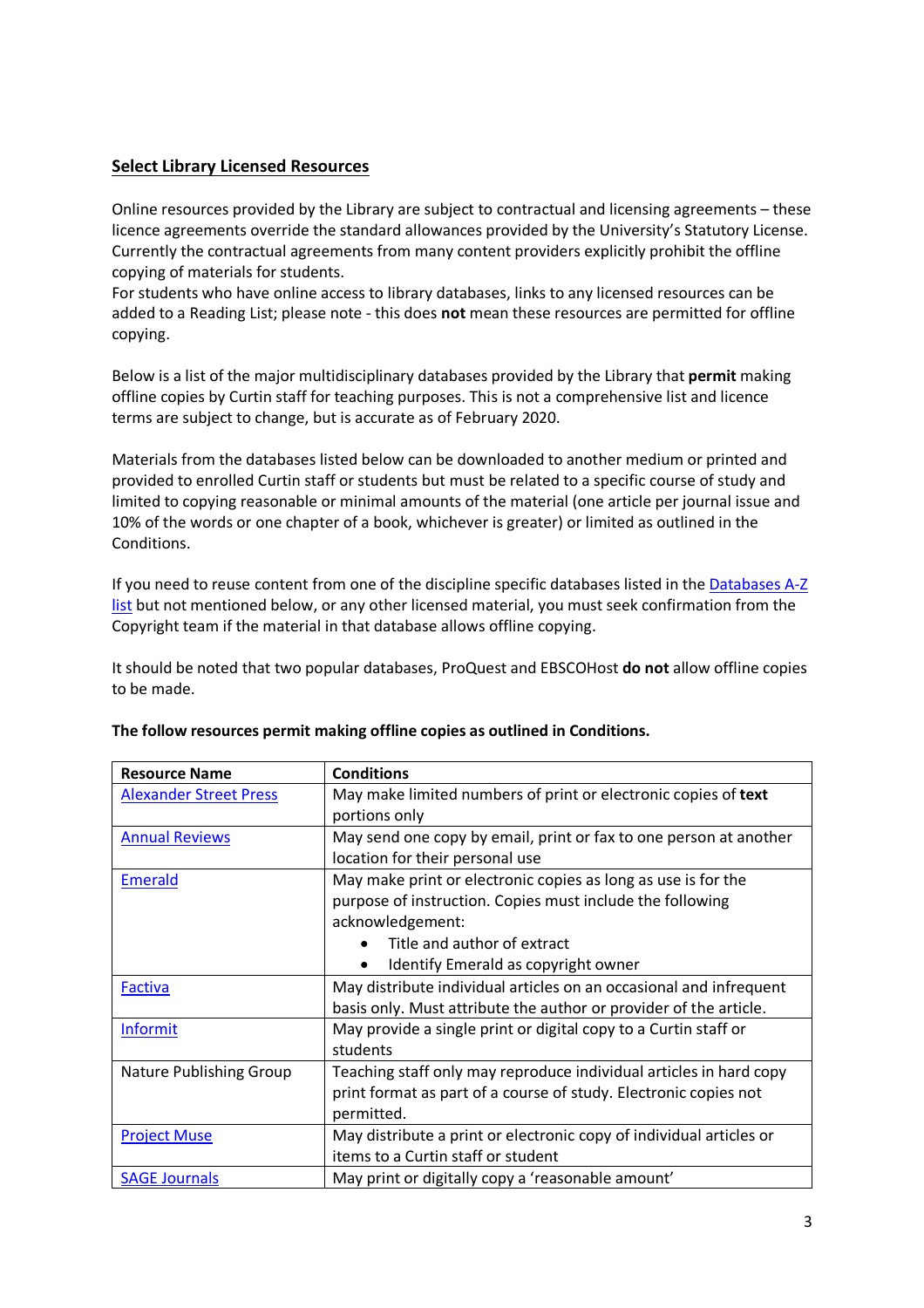| <b>Resource Name</b>        | <b>Conditions</b>                                                                          |
|-----------------------------|--------------------------------------------------------------------------------------------|
| <b>Science Direct</b>       | May provide print or electronic copies of individual items to a<br>Curtin staff or student |
| <b>Wiley Online Library</b> | May download and print multiple copies to be distributed to<br>students                    |

# **Other Text Materials (Statutory License Copying)**

For text materials that Curtin does not license, the material can still be provided under the Statutory License.

This material should be added to Reading Lists regardless of the method of delivery (online access or offline copying), but you will need to notify the Reading Lists team (readinglists@curtin.edu.au) when adding material you intend to make offline copies of so that they can let you know if you are using databases that are prohibit offline copying. Once the copying limits have been checked and the citation is marked as "Complete", the material can be downloaded to another medium or printed and provided to enrolled Curtin students.

If you are providing a digital version of the offline copy (e.g. via USB or CD-ROM), you'll need to include the electronic warning notice before any material copied. If you are providing hardcopy materials (printed documents), no warning notice is required.

### **Ephemeral Materials**

Curtin teaching staff often use ephemeral materials for teaching purposes – these are generally freely distributed and may include general promotional material, press releases, information from public websites and similar content.

Such material is still covered by the statutory license, which allows Curtin to reproduce a limited amount for teaching purposes without permission. When reproducing this type of material electronically, Curtin staff should include the electronic warning notice with the material and seek to remain under the copying limit (generally 10% of a work). If you hope to exceed these limits, you should refer to the website terms of use to confirm whether you can reproduce the content for educational purposes. If not, you can directly seek permission for copying the content with the copyright holder, as outlined below.